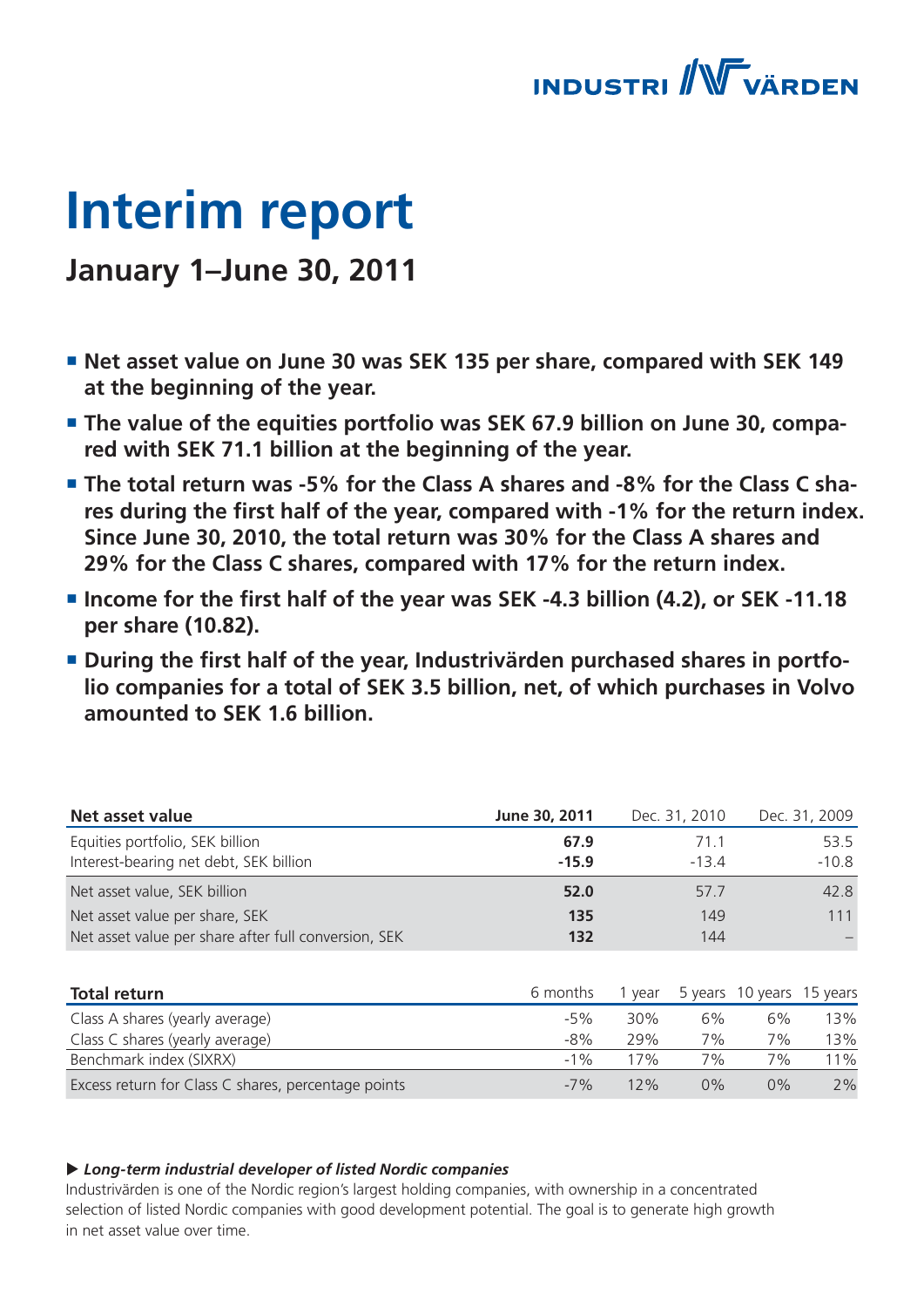### **CEO's message**

During the second quarter, Industrivärden's net asset value decreased by 5%, or SEK 2.9 billion. At the same time, those of our portfolio companies that are exposed towards growth markets are performing well and our other holdings have had a stable development. How can this be? By theory, the price of a stock reflects the discounted value of anticipated future profits and the stock markets are concerned by the economic development in parts of the world. The greatest source of concern is what will happen with Greece and what consequences this could have for the euro as a currency and for the European banking system. I personally feel that these worries are exaggerated, or more precisely, that the worries themselves are more harmful than the actual problem – the need for a debt write-down in Greece.

The fact that the Greek government has now passed an austerity package, which will enable the EU and the IMF to provide additional support to Greece, presents a short-term solution to a liquidity problem, but not to the actual solvency problem with excessively high debt. The latter problem can only be remedied by writing down Greece's debt or by extending maturities. But such a solution may take time, since it is a complicated political process in which the ECB, the euro countries' governments, the EU Commission and the IMF must come to an agreement. Until this happens, we can count on a continued tentative stock market with wide fluctuations.

It is worth noting that the global GDP trend continues to be positive thanks to the favorable development in the world's emerging regions, driven by increased domestic private consumption and continued infrastructure investments.

As a result of the greater uncertainty, the Stockholm Stock Exchange is down by slightly less than 4% since the start of the year. More defensive sectors, such as pharmaceuticals and infrastructure, have performed better than the index, while banks are level with the index. Companies in the engineering and construction industries have performed below the index, which naturally has affected the value of Industrivärden's portfolio. During the first half of the year, the total return for our equities portfolio was -6%, compared with -1% for the return index.

### *"I have said it before, but it bears repeating – well-managed companies with leading positions in their respective areas will always perform better than the market over time."*

Our portfolio companies are financially strong, with good earnings, increased market shares and favorable future outlooks. I have said it before, but it bears repeating – well-managed companies with leading positions in their respective areas will always perform better than the market over time. This applies most of all for Industrivärden's portfolio companies, which are well positioned for continued profitable growth. In Industrivärden they have an engaged owner to the benefit of their long-term growth in value as well as that of Industrivärden's stock.

Ericsson is a prime example of how a company can strengthen its market position through a concerted effort. The company is today the world's leading supplier of communication networks and related services for tele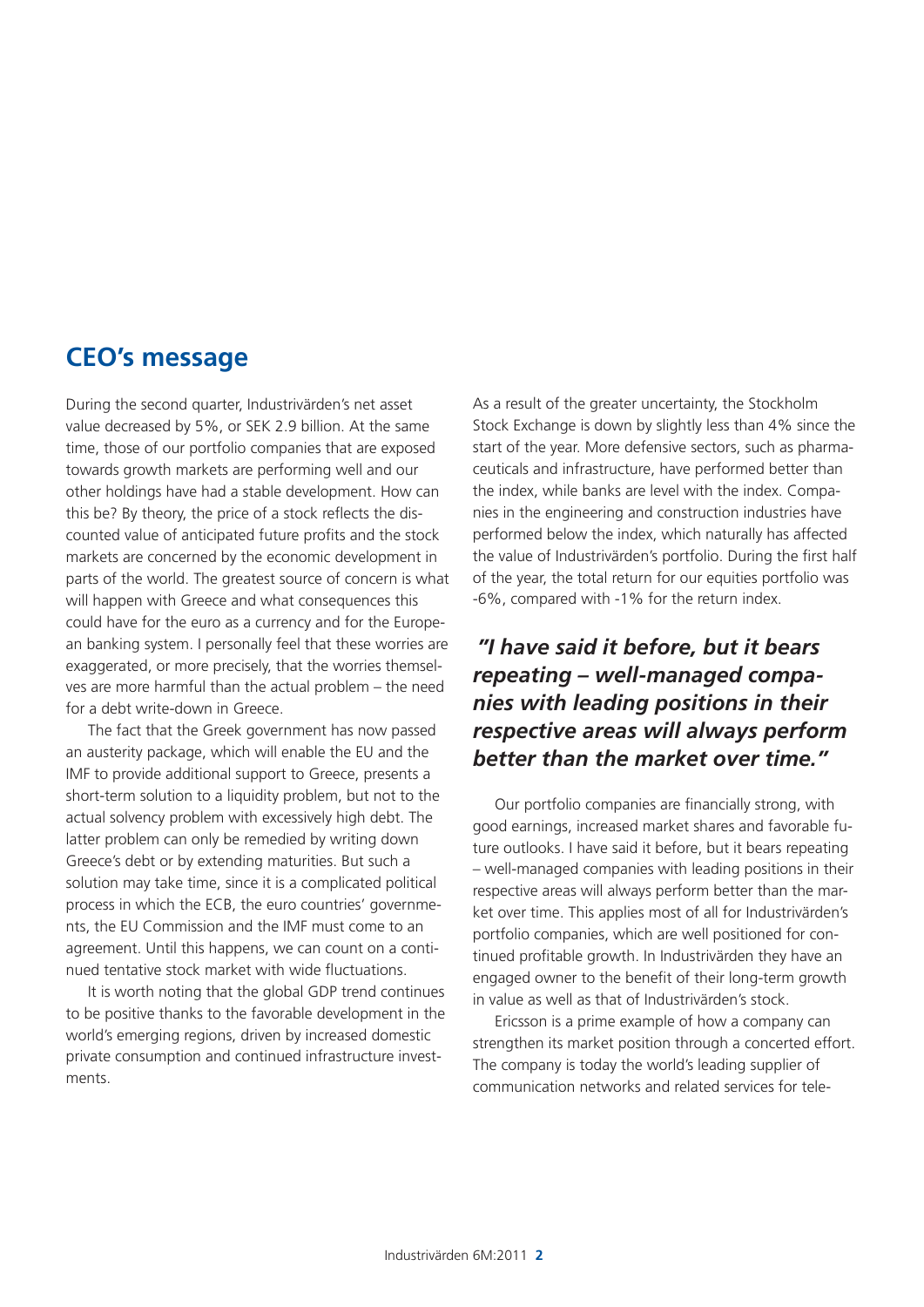com operators. In June Ericsson acquired the American software company Telcordia for slightly more than SEK 7 billion, thereby strengthening its service offering. In July Ericsson also announced that it is a part of the consortium that will acquire Nortel's remaining patent portfolio for approximately SEK 2 billion. The portfolio comprises 6,000 patents within information and communication technologies.

During the first half of 2011 we remained active and purchased stocks for SEK 3.5 billion net. This pertains primarily to net purchases of Volvo, for SEK 1.6 billion, Handelsbanken for SEK 1.1 billion, and Sandvik for SEK 0.5 billion. We are now, along with Handelsbanken's pension foundations, Volvo's largest shareholder.

Our short-term trading showed a profit of SEK 92 M for the first half of the year, and management costs totaled SEK 51 M.

I would like to conclude with a few words on the EU Commission's Green Paper on corporate governance within the EU. The document lays out the overarching framework for the EU's coming regulation in the area

with the aim of boosting trust in the capital market. The stated ambition to curb harmful short-termism and excessive risk-taking is praiseworthy. What is worrying are the proposed measures – strongly increased regulation. The detailed regulations proposed are based primarily on an Anglo-Saxon model of corporate governance, with management control and few long-term principal owners. But large parts of the European corporate environment, including Sweden's, are based on boards that are independent in relation to the management work and on strong principal owners. Greater detail regulation risks making things more difficult for long-term owners  $-$  actors that the EU's Green Paper states that it seeks to favor. It is my hope that in its continued work, the EU Commission will conduct a thorough analysis of the Swedish system of corporate governance, for example. It is a model that is built on self-regulation and transparency, with independent boards and strong owners. The results speak clearly: a large number of successful, global companies, responsible ownership and balanced risk-taking.

*Anders Nyrén*

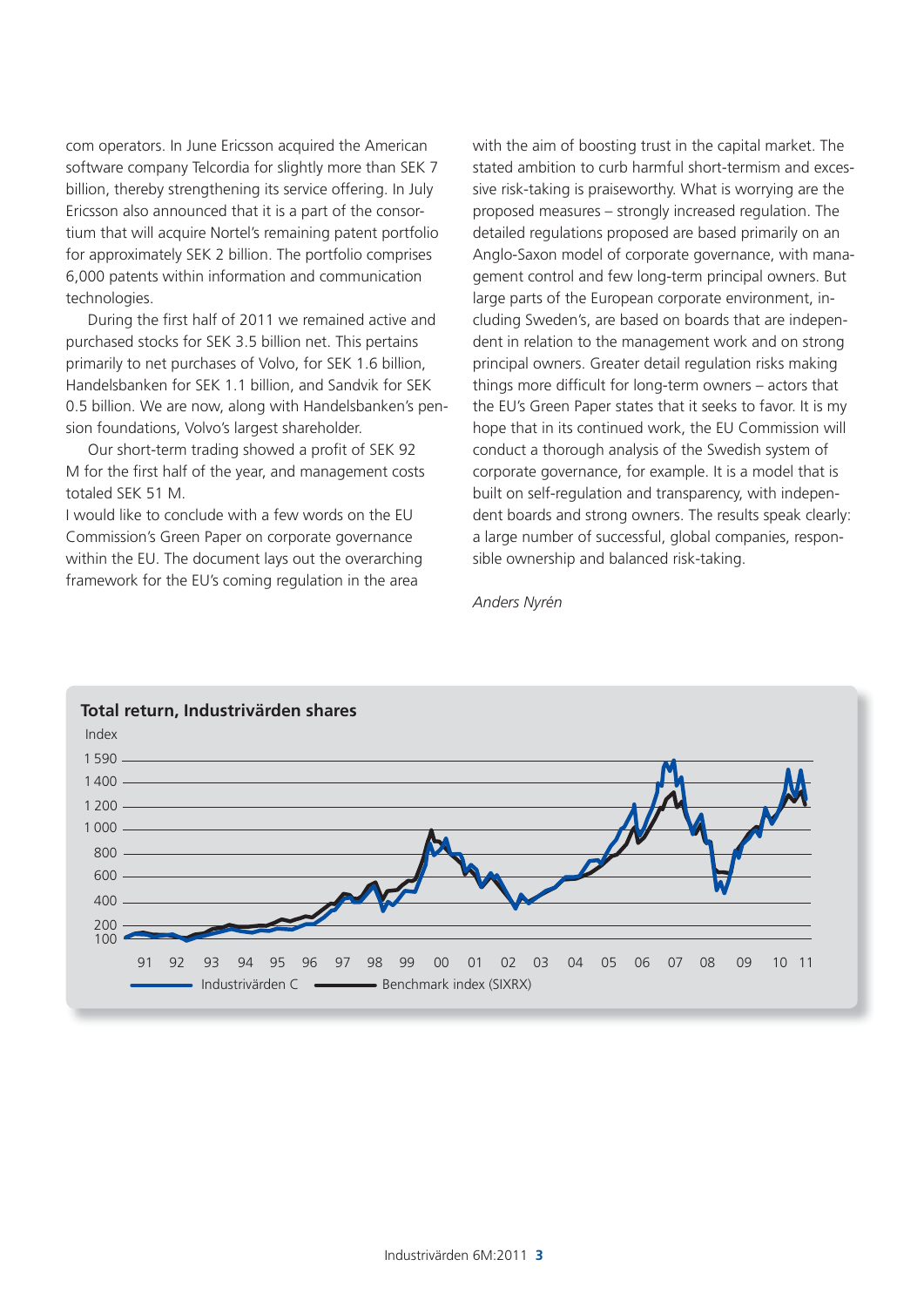### **Net asset value**

Net asset value on June 30, 2011, was SEK 52.0 billion, a decrease of SEK 5.7 billion for the year to date. Net asset value per share decreased by SEK 14 to SEK 135, or by 7% including reinvested dividends. During the same period, the total return index (SIXRX) decreased by 1%.

#### *Equities portfolio*

During the first half of 2011, the value of the equities portfolio, adjusted for purchases and sales, decreased by SEK 6.7 billion to SEK 67.9 billion. The total return for the portfolio during the same period was -6%, compared with -1% for the total return index (SIXRX).

|                                         |               | June 30, 2011        |          |                |              | December 31, 2010 |              |                |
|-----------------------------------------|---------------|----------------------|----------|----------------|--------------|-------------------|--------------|----------------|
| <b>Portfolio</b>                        |               | Ownership in company |          | Share of port- | Market value |                   | Market value |                |
| companies                               | No. of shares | Capital, %           | Votes, % | folio value, % | SEK M        | SEK/share         | SEK M        | SEK/share      |
| Sandvik                                 | 142,580,752   | 12.0                 | 12.0     | 23             | 15,812       | 41                | 18,150       | 47             |
| Handelsbanken A                         | 70,200,796    | 11.3                 | 11.5     | 20             | 13,696       | 35                | 14,015       | 36             |
| Volvo A                                 | 103,324,784   | 5.0                  | 12.7     | 18             | 11,854       | 31                | 10,713       | 28             |
| Volvo B                                 | 4,140,243     |                      |          |                |              |                   |              |                |
| Ericsson A                              | 77,680,600    | 2.4                  | 13.8     | 10             | 6,933        | 18                | 5,748        | 15             |
| SCA A                                   | 43,148,461    | 10.2                 | 29.1     | 10             | 6,467        | 17                | 7,487        | 19             |
| <b>SCAB</b>                             | 28,651,539    |                      |          |                |              |                   |              |                |
| SSAB A                                  | 56,105,972    | 17.6                 | 22.6     | 8              | 5,368        | 14                | 6,347        | 17             |
| SSAB B                                  | 754,985       |                      |          |                |              |                   |              |                |
| Skanska A                               | 12,659,940    | 7.7                  | 24.4     | 5              | 3,663        | 9                 | 4,280        | 11             |
| Skanska B                               | 19,694,586    |                      |          |                |              |                   |              |                |
| Indutrade                               | 14,727,800    | 36.8                 | 36.8     | $\overline{4}$ | 2,982        | 8                 | 3,417        | 9              |
| Höganäs B                               | 4,408,046     | 12.6                 | 10.0     | 2              | 1,115        | 3                 | 934          | $\overline{2}$ |
| <b>Equities portfolio</b>               |               |                      |          | 100            | 67,890       | 176               | 71,092       | 184            |
| Interest-bearing net debt               |               |                      |          |                | 15,852       | $-41$             | 13,401       | $-35$          |
| Net asset value                         |               |                      |          |                | 52,038       | 135               | 57,691       | 149            |
| Debt-equity ratio                       |               |                      |          |                |              | 23%               |              | 19%            |
| Net asset value after full conversion   |               |                      |          |                |              | 132               |              | 144            |
| Debt-equity ratio after full conversion |               |                      |          |                |              | 11%               |              | 13%            |

Market value pertains to Industrivärden's share of the respective portfolio companies' total market capitalization.

#### *Net debt*

Interest-bearing net debt totaled SEK 15.9 billion at June 30, 2011. The debt-equity ratio was 23%, and the equity ratio was 74% (75%). After full conversion of outstanding convertible loans, corresponding to SEK 8.7 billion, the debt-equity ratio was 11%.

The convertible loans are hedged, entailing that translation effects do not affect net asset value.

At mid-year, interest-bearing liabilities had an average, fixed interest term of approximately 4 years and carried an average interest rate of 3.5%.

#### *Convertible bond issues*

In January 2011 Industrivärden issued six-year convertible bonds worth EUR 550 M. The conversion price is SEK 162/share at a fixed euro exchange rate of SEK 8.8803, representing a premium of 35% and an annual coupon of 1.875%.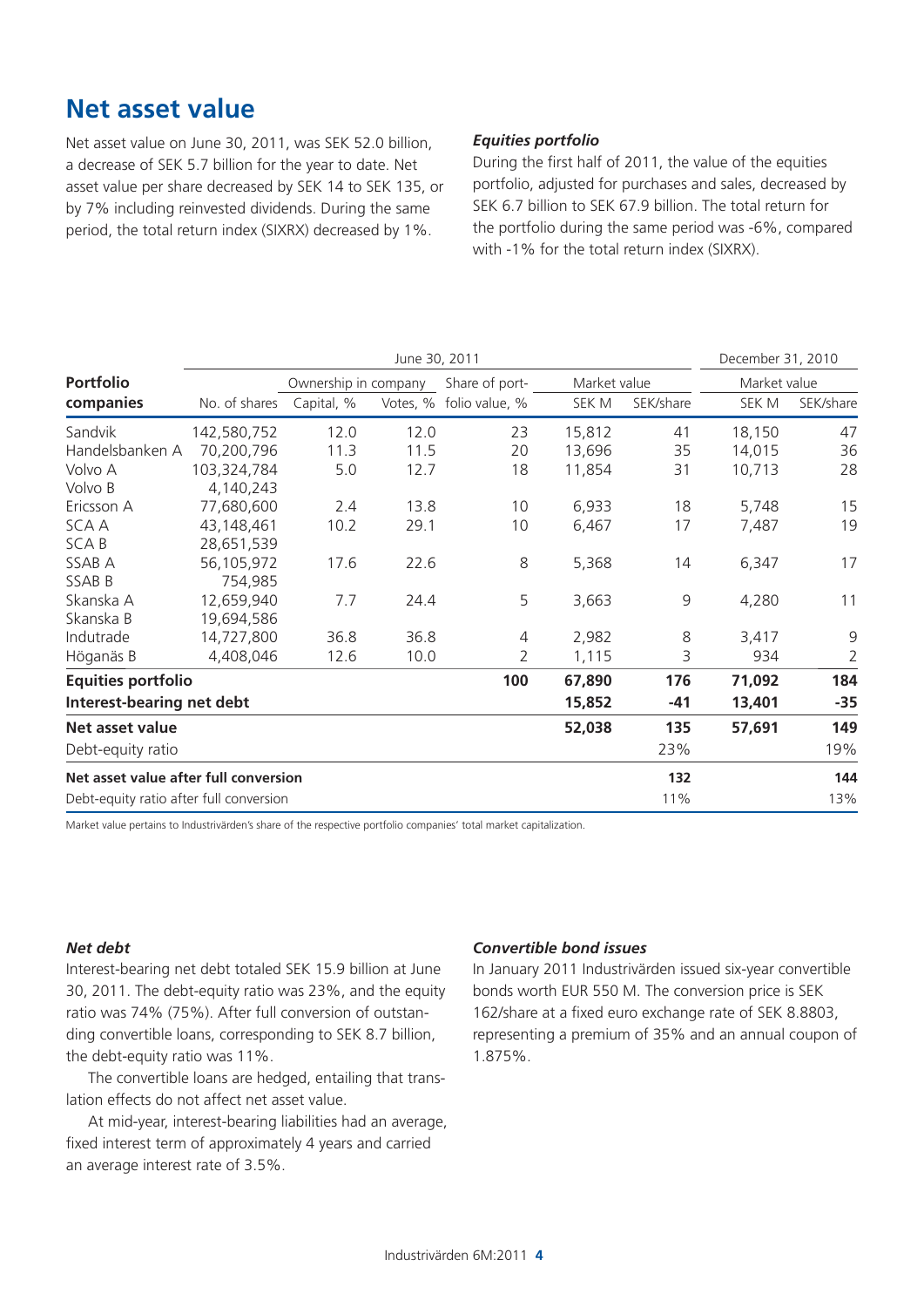# **Total return**

Industrivärden's ownership has contributed to competitive growth in value for the portfolio companies. Industrivärden's stock has been a good long-term investment that has delivered a higher total return than the return index.

During the first half of 2011, the shareholdings in Ericsson and Höganäs generated higher returns than the return index. Overall, the total return for the equities portfolio was -6%, compared with -1% for the return index.

During the last five-year period, Indutrade, Volvo, Höganäs and Sandvik have generated higher returns than the return index, while Skanska and Handelsbanken have been level with the index.

For the ten-year period, all of the portfolio companies except Ericsson have delivered total returns in excess of or level with the return index.

The total return for Industrivärden's stock for various time periods is shown in a table on the first page.

|                            | Total return<br>Jan.-June 2011 |       | Average annual<br>total return, % |                                     |
|----------------------------|--------------------------------|-------|-----------------------------------|-------------------------------------|
|                            |                                |       | Five years                        | Ten years                           |
| <b>Portfolio companies</b> | SEK billion                    | $\%$  |                                   | June '06-June '11 June '01-June '11 |
| Ericsson                   | 1.4                            | 24    | $-3$                              | $-7$                                |
| Höganäs                    | 0.0                            | 0     | 13                                | 8                                   |
| Volvo                      | $-0.2$                         | $-2$  | 14                                | 18                                  |
| Handelsbanken              | $-0.8$                         | -5    | 6                                 | 7                                   |
| Skanska                    | $-0.3$                         | $-7$  |                                   | 7                                   |
| <b>SCA</b>                 | $-0.9$                         | $-10$ |                                   | 6                                   |
| Indutrade                  | $-0.4$                         | $-11$ | 19                                |                                     |
| Sandvik                    | $-2.4$                         | $-13$ | 10                                | 14                                  |
| SSAB                       | $-0.9$                         | $-15$ | -4                                | 17                                  |
| <b>Equities portfolio</b>  | $-4.4$                         | -6    |                                   |                                     |
| Index (SIXRX)              |                                | -1    |                                   |                                     |
| Industrivärden C           |                                | -8    |                                   |                                     |

The total return expressed in SEK billion pertains to the change in value during the period including dividend income for the respective portfolio companies. Indutrade was listed in October 2005.

# **Equity transactions**

During the first half of 2011, stocks were purchased for SEK 4,960 M and sold for SEK 1,436 M. Large net purchases were in Volvo, for SEK 1,605 M, Handelsbanken, for SEK 1,057 M, Sandvik, for SEK 501 M, and Höganäs, for SEK 199 M.

#### *Stock exchange in Skanska*

In May 2011, 2,432,000 Class A shares in Skanska were exchanged for 10% more Class B shares, thereby lowering Industrivärden's share of the votes from 27.9% to 24.3%. The exchange enabled Industrivärden to increase its share of capital in Skanska within the framework of the takeover rules (30% of the votes in the company).

#### *Short-term trading and management costs*

During the first half of 2011, Industrivärden's short-term trading generated a profit of SEK 92 M (102). Management costs amounted to SEK 51 M (44). Management costs corresponded to 0,15% of managed assets, which is considerably lower than for most comparable investment alternatives.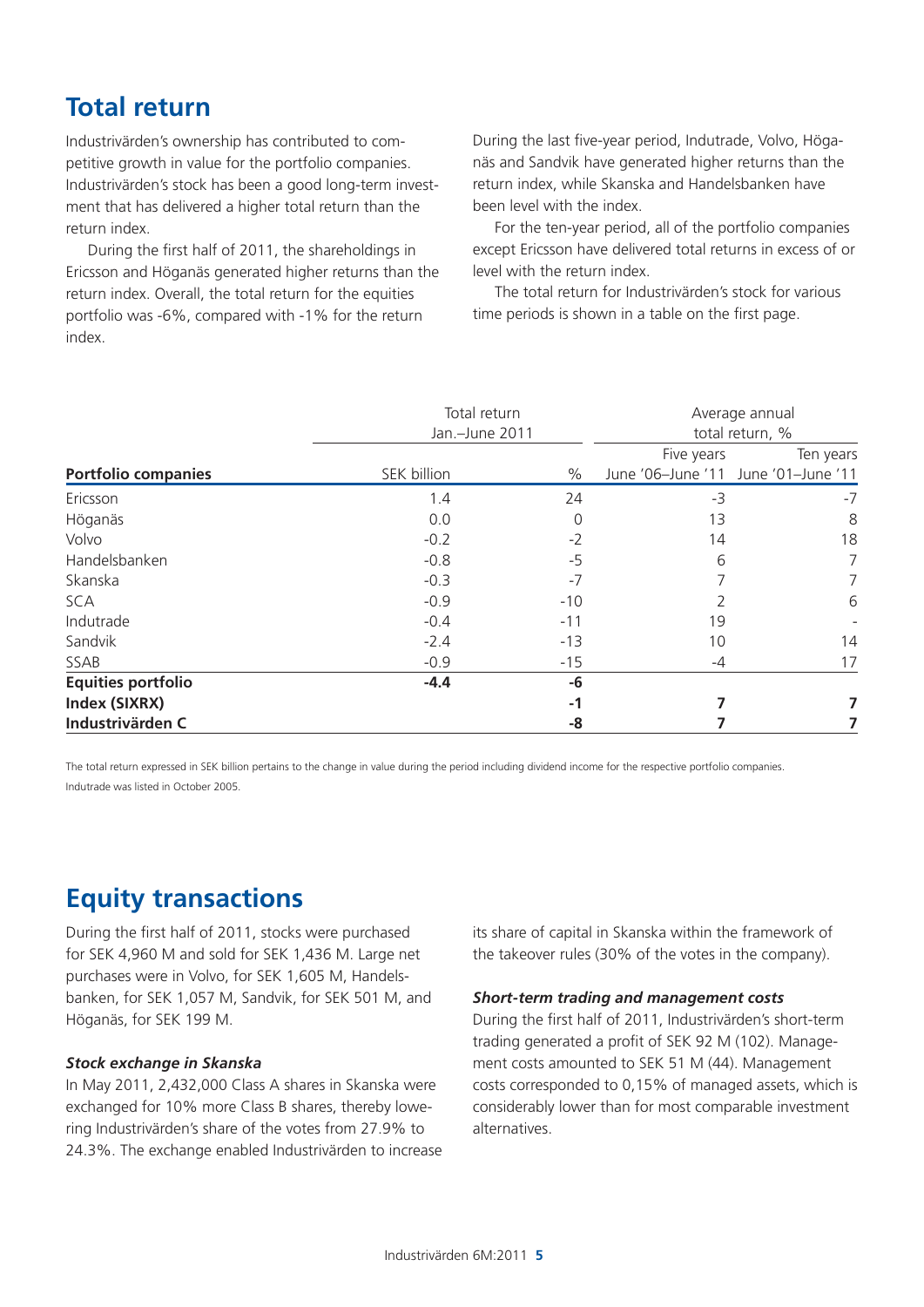# **Active ownership**

With more than 60 years of active ownership, Industrivärden has a unique position in creating long-term value in listed Nordic companies. The ambition is to work in a structured manner and thereby actively contribute to growth in value of the portfolio companies. Operations rest on a foundation of significant owner influence, extensive experience, knowledgeable employees, a strong business model and a large network. Our portfolio companies are leaders in their respective segments and all have strong global positions.

Through Industrivärden, they have a professional and active owner, to the benefit of their as well as Industrivärden's long-term growth in value. Current overarching ownership matters include ensuring adherence to long-term growth plans, evaluating potential growth investments, and monitoring the companies' capital structures.

Following is a general description of Industrivärden's investment cases along with strategic options and activities in brief.

#### **SANDVIK**

 $\sim$ m.

**Through a niche focus and strong R&D profile,** *Sandvik has established a world-leading position in materials technology with products primarily for the manufacturing and mining industries.* www.sandvik.com

- Olof Faxander new CEO.
- Consolidation of completed acquisitions.
- Adaptation of costs and production capacity to prevailing market situation.
- Strong positions in emerging regions.

#### **Handelsbanken**

*A well-developed universal banking operation and decentralized branch network with local customer responsibility contribute to high customer satisfaction and good profi tability.* www.handelsbanken.com

- Consistently applied business model.
- Organic growth in priority markets in the Nordic countries and UK.
- $\blacksquare$  Strong financial position and strengthened market position in a turbulent business environment.

#### **VOLVO**

*Through innovative, customer-adapted product development and high quality, Volvo has a worldleading position in commercial transport solutions.*  www.volvogroup.com

- Olof Persson new CEO starting in September 2011.
- $\blacksquare$  Strong position with acquisition-driven expansion in Asia, among other markets.
- Development of new platform of medium-duty engines.



*The European leader in hygiene products – with a fast-growing line of personal care products – and in packaging products. Europe's largest private forest owner.*

www.sca.com

- Restructured product portfolio with focus on growth in the hygiene segment.
- Strengthened global and regional brands.
- Higher pace of innovation.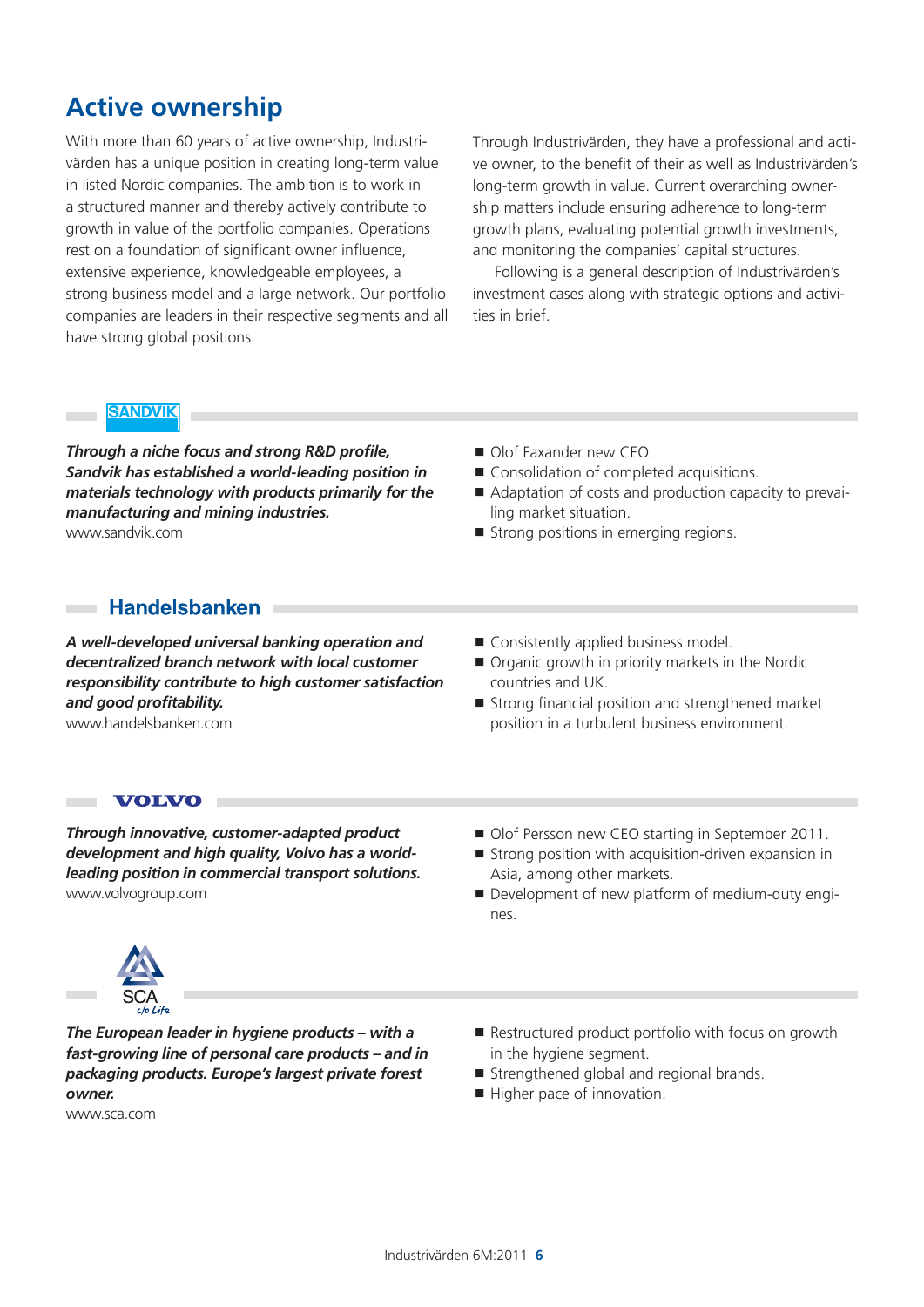### **ERICSSON**

*The market's largest and most profi table supplier of mobile telecom infrastructure, with a leading position in telecom development.* 

www.ericsson.com

- Strong position ahead of operators' investments in the next generation of telecom systems (4G).
- North America's leading supplier of network systems through targeted acquisitions and contracts.
- Acquisition of U.S.-based Telcordia for SEK 7 billion strengthens Ericsson's multimedia operations.

### $SSAB$

×

*World-leading position in high strength steel sheet niche creates solid foundation for growth and sustained high profi tability.* www.ssab.com

- Martin Lindqvist new CEO.
- Acquisitions in North America have boosted capacity and enable continued international expansion.
- Stronger focus on specialty products in emerging markets.

**SKANSKA F** 

*Substantial turnkey know-how in construction combined with a process focus has created a leading construction services company with world-class value-creating project development.* www.skanska.com

- $\blacksquare$  Efficient construction operations generate good cash flows.
- Successful model for value-creating project development.

×

**III III** Indutrade I

*The combination of sales of high-tech industrial consumables, good organic growth and a highly refi ned model for acquisition-based growth has resulted in strong profi tability growth.* www.indutrade.com

- Establishment in new geographic markets.
- Flexibility through decentralized business model.

#### 

*Market leader in growing niche of metal powders, used primarily for component manufacturing in the automotive industry.*

www.hoganas.com

- Greater activity in emerging geographic regions.
- Focus on collaboration with customers on development of new components.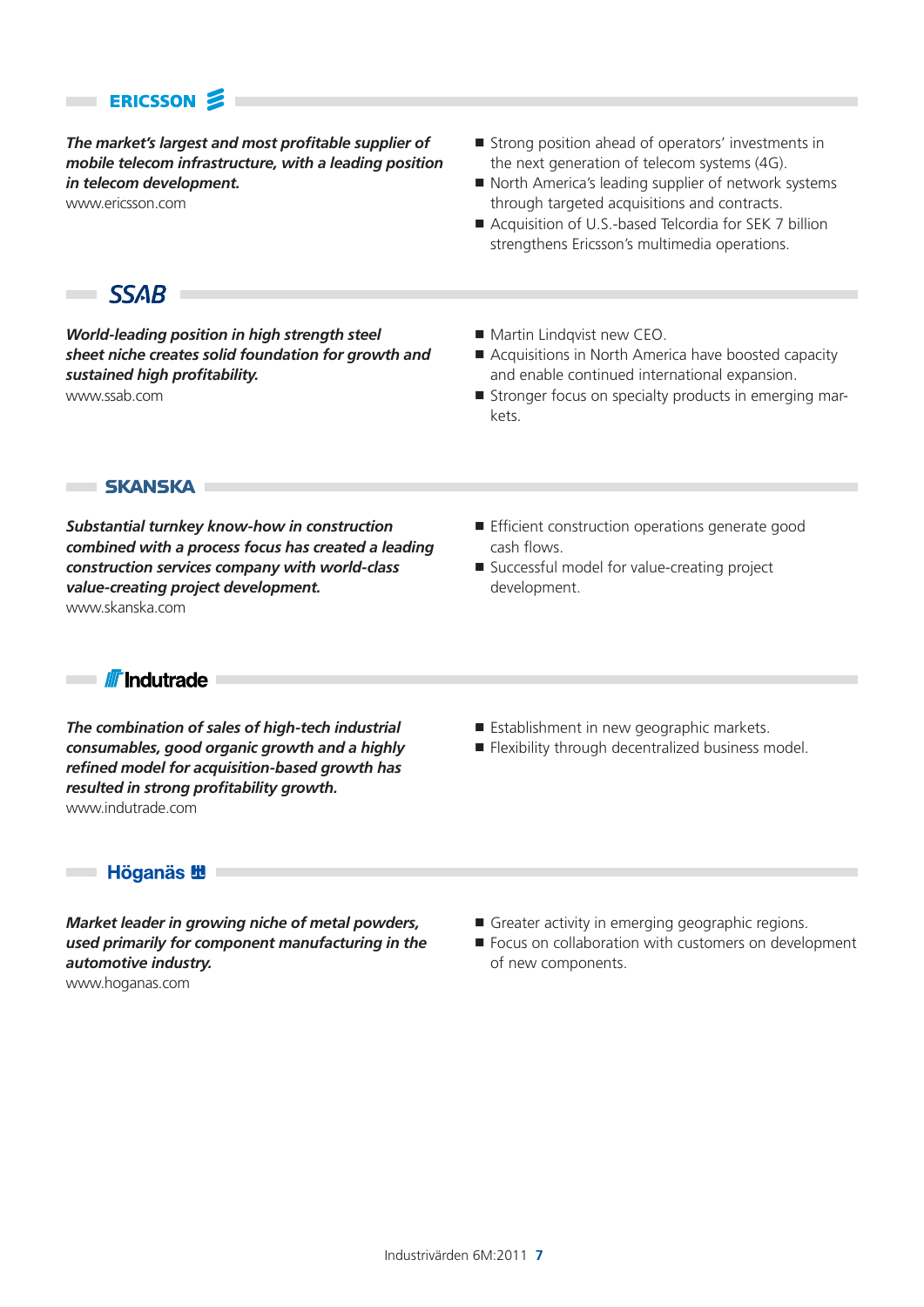# **Other information**

#### *Accounting policies*

This interim report has been prepared in accordance with IAS 34 Interim Financial Reporting. The consolidated financial statements have been prepared in accordance with International Financial Reporting Standards (IFRS) as endorsed by the EU, and the Swedish Annual Accounts Act. The Parent Company's financial statements have been prepared in accordance with RFR 2, Accounting for Legal Entities, and the Swedish Annual Accounts Act. New or revised IFRSs as well as IFRIC interpretations have not had any effect on the Group's or Parent Company's results of operations or financial position.

#### *Risks and uncertainties*

The dominant risk in Industrivärden's business is share price risk, i.e., the risk of a decrease in value caused by changes in share prices.

A 1% change in the share price of the holdings in the equities portfolio as per June 30, 2011, would have affected its market value by approximately +/– SEK 700 M.

#### *Related party transactions*

During the first half of 2011 dividend income from associated companies have been received.

In May 2011 Industrivärden exchanged 2,432,000 Class A shares in Skanska for 10% more Class B shares from L E Lundbergföretagen.

#### *Board's assurance*

The Board of Directors and President certify that the halfyear interim report gives a true and fair view of the Parent Company's and Group's financial position and result of operations, and describes material risks and uncertainties facing the Parent Company and the companies included in the Group.

Stockholm, July 5, 2011 AB Industrivärden (publ)

| Sverker Martin-Löf | Christian Caspar     |
|--------------------|----------------------|
| Chairman           | Director             |
| Boel Flodgren      | <b>Stuart Graham</b> |
| Director           | Director             |
| Hans Larsson       | Fredrik Lundberg     |
| Director           | Director             |

Anders Nyrén *President and CEO, Director*

#### *Resolutions at Annual General Meeting*

The 2011 Annual General Meeting was held on May 5, 2011, at which the following resolutions, among others, were made.

The dividend was set at SEK 4.00 per share (3.00). Boel Flodgren, Hans Larsson, Fredrik Lundberg, Sverker Martin-Löf and Anders Nyrén were re-elected as directors on the Board. Olof Faxander, Finn Johnsson and Lennart Nilsson had declined re-election. Christian Caspar and Stuart Graham were elected as new directors on the Board. Christian Caspar (born 1951, B.Sc. Econ.) has served for more than 30 years in a number of leading positions for McKinsey & Company and is a board member of Stena, among others. Stuart Graham (born 1946, B.S. Econ.) is a board member of PPL Corporation and Skanska, among others, and former CEO of Skanska.

The Annual General Meeting resolved to adopt the Board's proposal to add a share conversion clause to the Articles of Association, entailing that owners of Class A shares can request conversion to Class C shares.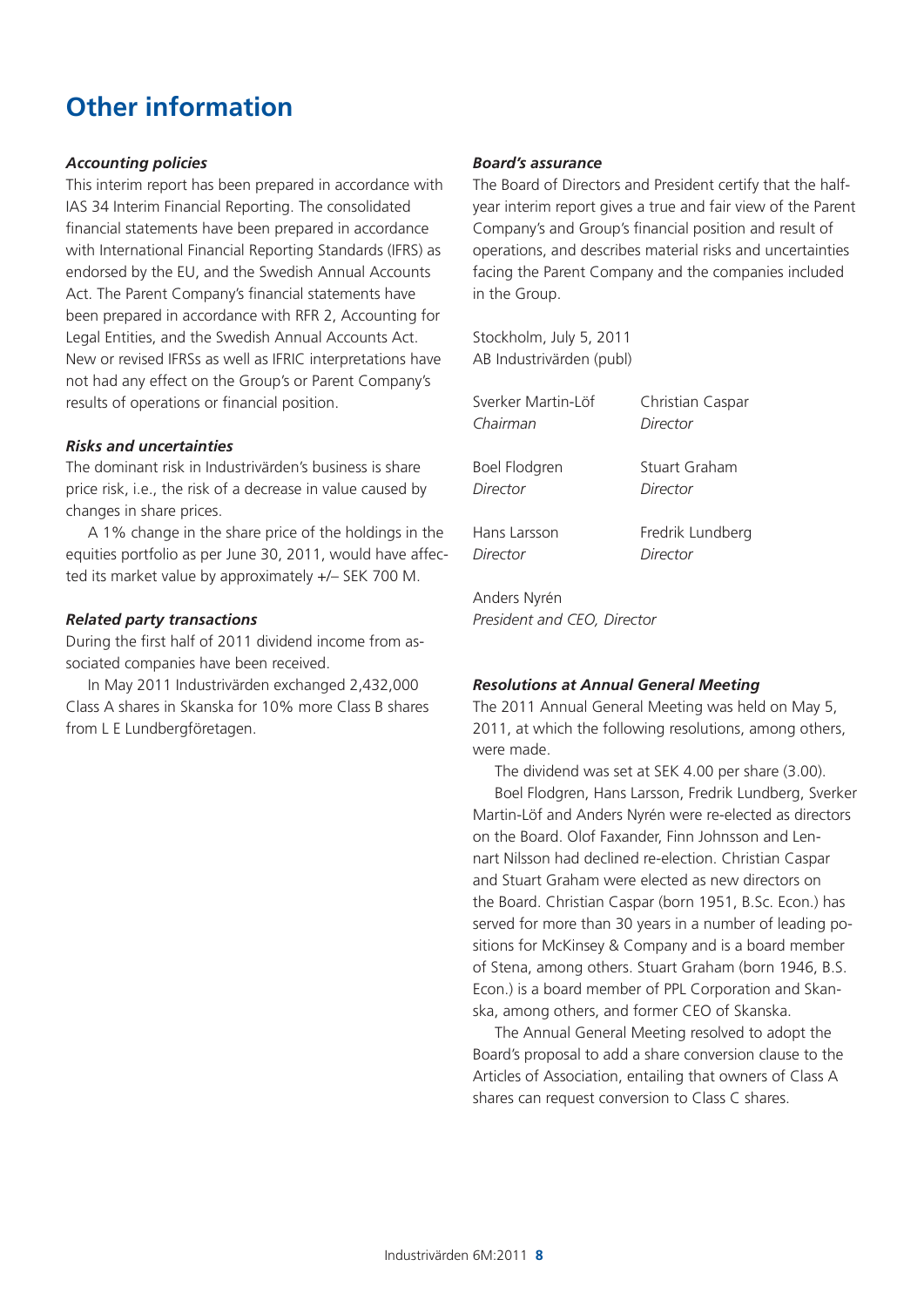#### *Auditors' Review Report*

We have reviewed the interim report for AB Industrivärden (publ) for the period January 1–June 30, 2011. The Board of Directors and President are responsible for the preparation and presentation of this interim report in accordance with the Annual Accounts Act and IAS 34. Our responsibility is to express a conclusion on this interim report based on our review.

We conducted our review in accordance with the Swedish standard for such reviews, SÖG 2410 – Review of Interim Financial Information Performed by the Independent Auditor of the Entity. A review consists of making inquiries, primarily of persons responsible for financial and accounting matters, and applying analytical and other review procedures. A review is substantially less in scope than an audit conducted in accordance with Standards on Auditing in Sweden (RS) and other generally accepted auditing practices. The procedures performed in a review do not enable us to obtain a level of assurance that would make us aware of all significant matters that might be identified in an audit. Therefore, the conclusion expressed based on a review does not give the same level of assurance as a conclusion expressed based on an audit.

Based on our review, nothing has come to our attention that causes us to believe that the interim report is not prepared, in all material respects, in accordance with the Annual Accounts Act and IAS 34.

Stockholm, July 5, 2011

PricewaterhouseCoopers AB *Anders Lundin Authorized Public Accountant*

#### *Further information*

For further information, please visit Industrivärden's website: www.industrivarden.net.

#### *Contact information*

Anders Nyrén, President and CEO, tel. +46-8-666 64 00 Sverker Sivall, IRO, tel. +46-8-666 64 19 Carl-Olof By, Executive Vice President, tel. +46-8-666 64 00 Martin Hamner, CFO, tel. +46-8-666 64 00

Industrivärden's complete contact information can be found on page 12.

#### *Ticker codes*

INDUC SS in Blomberg INDUc.ST in Reuters

#### *Publication*

The information provided in this interim report is such that AB Industrivärden (publ) is obligated to publish pursuant to the Securities Market Act and/or the Financial Instruments Trading Act. Submitted for publication at 10:00 a.m. on July 5, 2011.

#### *Financial calendar 2011*

Interim report January–September: October 5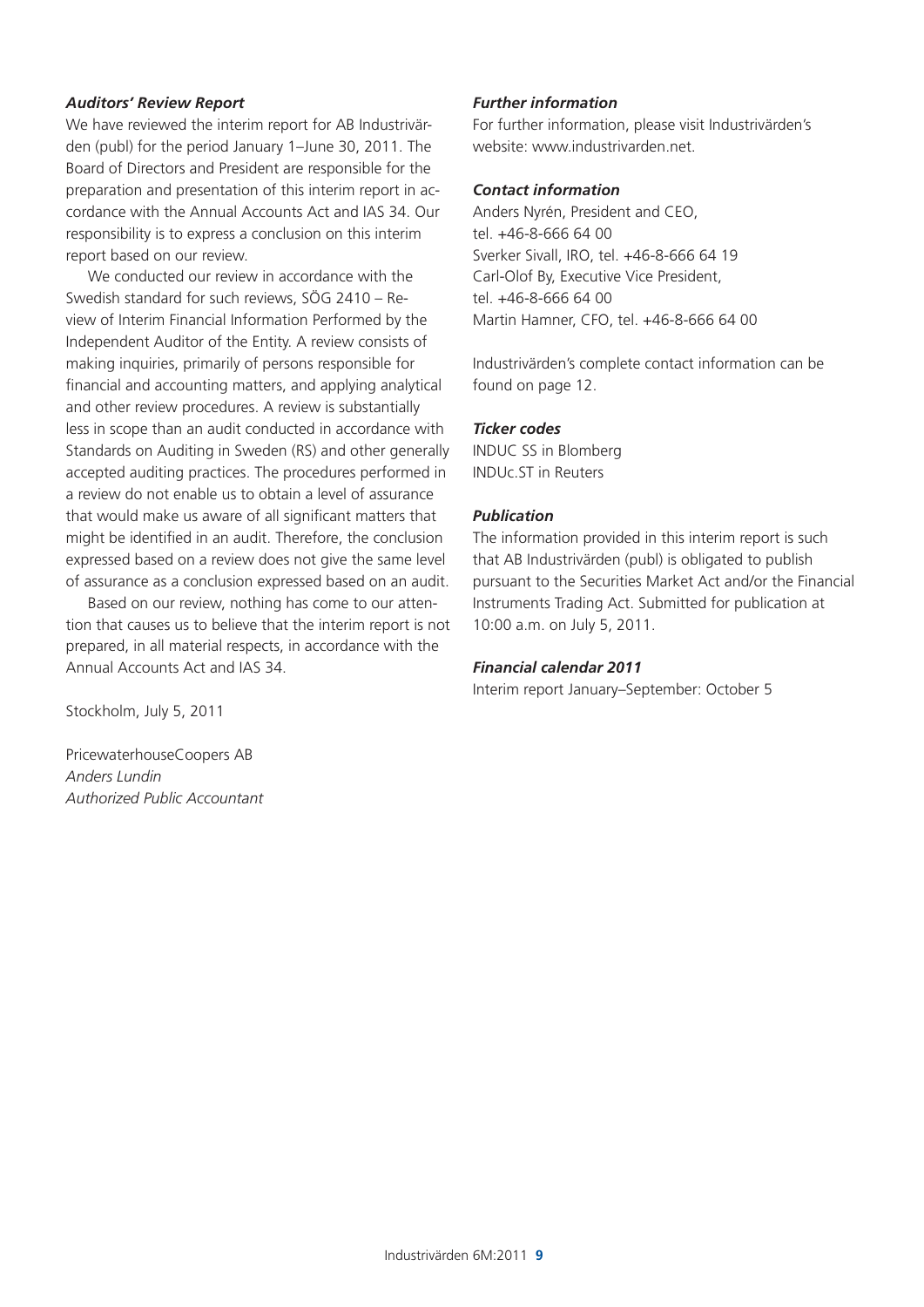### **Industrivärden Group**

|                                                       | 2011       | 2010       | 2011      | 2010      | 2010             |
|-------------------------------------------------------|------------|------------|-----------|-----------|------------------|
| SEK M                                                 | April-June | April-June | Jan.-June | Jan.-June | Jan.-Dec.        |
| <b>Income statement</b>                               |            |            |           |           |                  |
| Dividend income from stocks                           | 1,771      | 1,326      | 2,403     | 1,379     | 1,379            |
| Change in value of stocks, etc.                       | $-2,456$   | $-1,103$   | $-6,475$  | 3,004     | 13,991           |
| Other income and expenses*                            | 49         | 31         | 41        | 57        | 22               |
| Operating income                                      | $-636$     | 254        | $-4,031$  | 4,440     | 15,392           |
| Financial items                                       | $-142$     | $-132$     | $-287$    | $-261$    |                  |
| Income after financial items                          | $-778$     | 122        | $-4,318$  | 4,179     | $-522$<br>14,870 |
|                                                       |            |            |           |           |                  |
| Tax                                                   |            |            |           |           |                  |
| Net income for the period                             | $-778$     | 122        | $-4,318$  | 4,179     | 14,870           |
| Earnings per share, SEK                               | $-2.01$    | 0.32       | $-11.18$  | 10.82     | 38.50            |
| Earnings per share after full conversion, SEK         | $-2.67$    | 0.11       | $-9.78$   | 10.47     | 37.11            |
| <b>Statement of comprehensive income</b>              |            |            |           |           |                  |
| Income for the period                                 | $-778$     | 122        | $-4,318$  | 4,179     | 14,870           |
| Change in hedging reserve                             | -8         | 5          | 29        | $-2$      | 72               |
| Comprehensive income for the period                   | $-786$     | 127        | $-4,289$  | 4,177     | 14,942           |
| <b>Balance sheet</b> as per end of period             |            |            |           |           |                  |
| Equities                                              |            |            | 67,890    | 58,917    | 71,092           |
| Other non-current assets                              |            |            | 46        | 217       | 207              |
| Total non-current assets                              |            |            | 67,936    | 59,134    | 71,299           |
| Short-term equity investments                         |            |            | 202       | 142       | 176              |
| Cash and cash equivalents                             |            |            | $\bf{0}$  | 1,542     | 0                |
| Other current assets                                  |            |            | 144       | 8         | 72               |
| Total current assets                                  |            |            | 346       | 1,692     | 248              |
| Total assets                                          |            |            | 68,282    | 60,826    | 71,547           |
| Shareholders' equity                                  |            |            | 50,493    | 45,562    | 56,327           |
| Non-current interest-bearing liabilities              |            |            | 14,203    | 11,663    | 11,123           |
| Non-current noninterest-bearing liabilities**         |            |            | 1,626     | 634       | 1,344            |
| Total non-current liabilities                         |            |            | 15,829    | 12,297    | 12,467           |
| Current interest-bearing liabilities                  |            |            | 1,690     | 2,654     | 2,458            |
| Other liabilities                                     |            |            | 270       | 313       | 295              |
| Total current liabilities                             |            |            | 1,960     | 2,967     | 2,753            |
| Total shareholders' equity and liabilities            |            |            | 68,282    | 60,826    | 71,547           |
| <b>Cash flow</b>                                      |            |            |           |           |                  |
| Cash flow from operating activities                   |            |            | 2,069     | 1,093     | 827              |
| Cash flow from investing activities                   |            |            | $-3,524$  | $-2,090$  | $-2,547$         |
| Cash flow from financing activities***                |            |            | 1,445     | 2,661     | 1,810            |
| Cash flow for the period                              |            |            | $-10$     | 1,664     | 90               |
| Exchange rate difference in cash and cash equivalents |            |            | 10        | $-122$    | $-90$            |
| Cash and cash equivalents at end of period            |            |            | $\bf{0}$  | 1,542     | $\overline{0}$   |

\* Including short-term trading and management costs.

\*\* Of which, the option portion of the convertible loans, totaling SEK 1,613 M (752), which at the time of issue amounted to a combined total of SEK 982 M (383).

\*\*\* Of which, dividend of SEK 1,545 M paid to the shareholders in 2011 and dividend of SEK 1,159 M in 2010.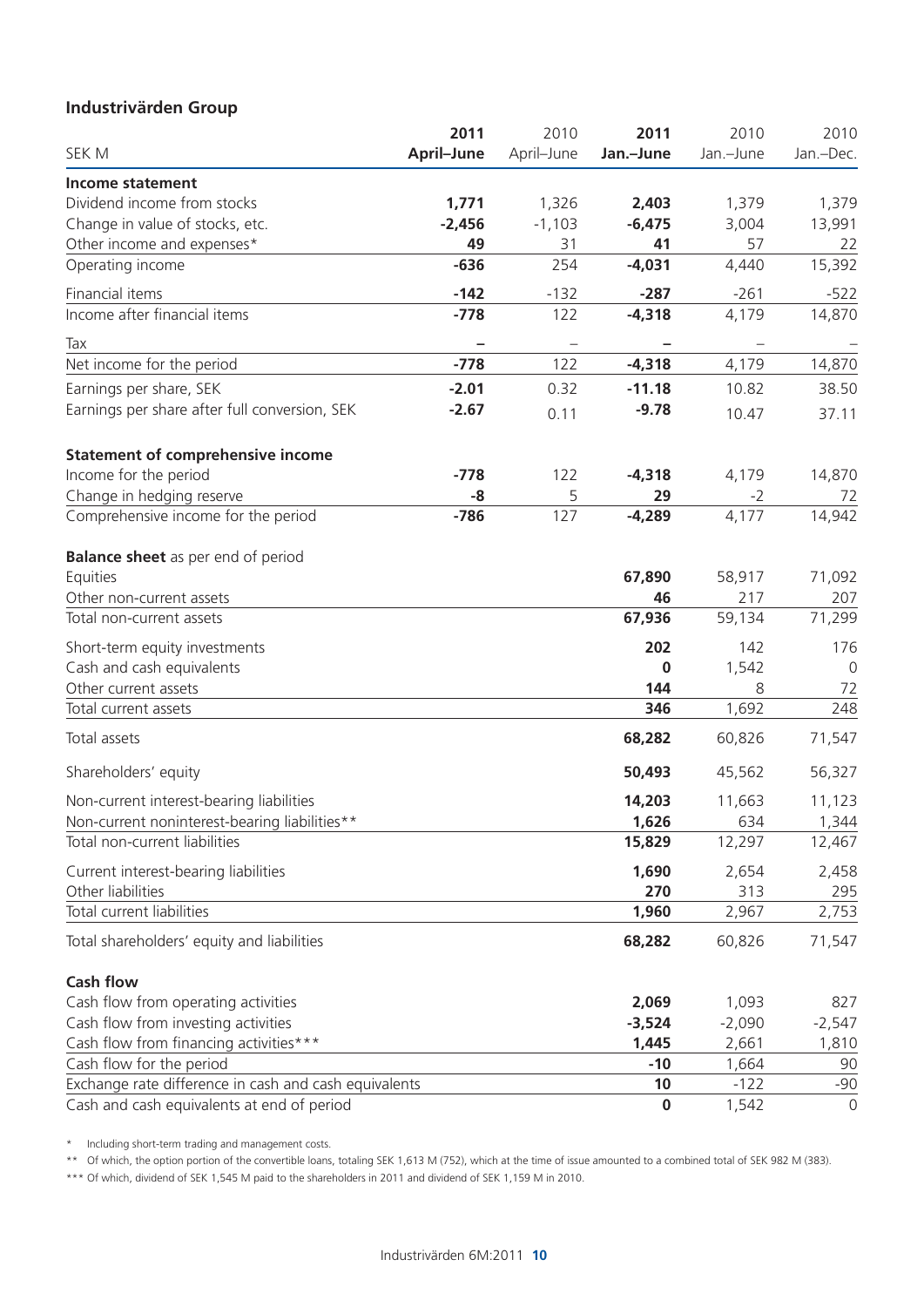|                                                      | 2011      | 2010      | 2010        |
|------------------------------------------------------|-----------|-----------|-------------|
| SEK M                                                | Jan.-June | Jan.-June | Jan.-Dec.   |
| Changes in shareholders' equity                      |           |           |             |
| Opening shareholders' equity as per balance sheet    | 56,327    | 42,544    | 42,544      |
| Comprehensive income for the period                  | $-4,289$  | 4,177     | 14,942      |
| Dividend                                             | 1,545     | $-1,159$  | $-1,159$    |
| Closing shareholders' equity as per balance sheet    | 50,493    | 45,562    | 56,327      |
| Key data as per end of year                          |           |           |             |
| Net asset value per share, SEK                       | 135       | 120       | 149         |
| Net asset value per share after full conversion, SEK | 132       | 118       | 144         |
| Share price (Class A), SEK                           | 111       | 88        | 120         |
| Share price (Class C), SEK                           | 105       | 84        | 118         |
| Number of shares (thousands)*                        | 386,271   | 386,271   | 386,271     |
| Interest-bearing net debt at end of period           |           |           |             |
| Cash and cash equivalents                            | $\bf{0}$  | 1,542     | $\mathbf 0$ |
| Interest-bearing assets                              | 41        | 190       | 180         |
| Non-current interest-bearing liabilities**           | 14,203    | 11,663    | 11,123      |
| Current interest-bearing liabilities                 | 1,690     | 2,654     | 2,458       |
| Interest-bearing net debt                            | 15,852    | 12,585    | 13,401      |

\* Number of shares upon full conversion (thousands), 460,688.

\*\* Of which, convertible loans SEK 8,656 M (4,353).

### **Industrivärden – Parent Company**

|                                            | 2011      | 2010      | 2010      |
|--------------------------------------------|-----------|-----------|-----------|
| SEK M                                      | Jan.-June | Jan.-June | Jan.-Dec. |
| Income statement                           |           |           |           |
| Operating income                           | $-2,128$  | 4,051     | 11,614    |
| Income after financial items               | $-2,265$  | 3,815     | 11,141    |
| Income for the period                      | $-2,265$  | 3,815     | 11,141    |
| <b>Statement of comprehensive income</b>   |           |           |           |
| Income for the period                      | $-2,265$  | 3,815     | 11,141    |
| Change in hedging reserve                  |           | $-2$      | 171       |
| Comprehensive income for the period        | $-2,265$  | 3,813     | 11,312    |
| <b>Balance sheet</b> as per end of period  |           |           |           |
| Non-current assets                         | 51,119    | 50,119    | 52,022    |
| Current assets                             | 1,312     | 1,688     | 972       |
| Total assets                               | 52,431    | 51,807    | 52,994    |
| Shareholders' equity                       | 40,109    | 36,420    | 43,919    |
| Non-current liabilities                    | 10,658    | 11,297    | 6,367     |
| Current liabilities                        | 1,664     | 4,090     | 2,708     |
| Total shareholders' equity and liabilities | 52,431    | 51,807    | 52,994    |